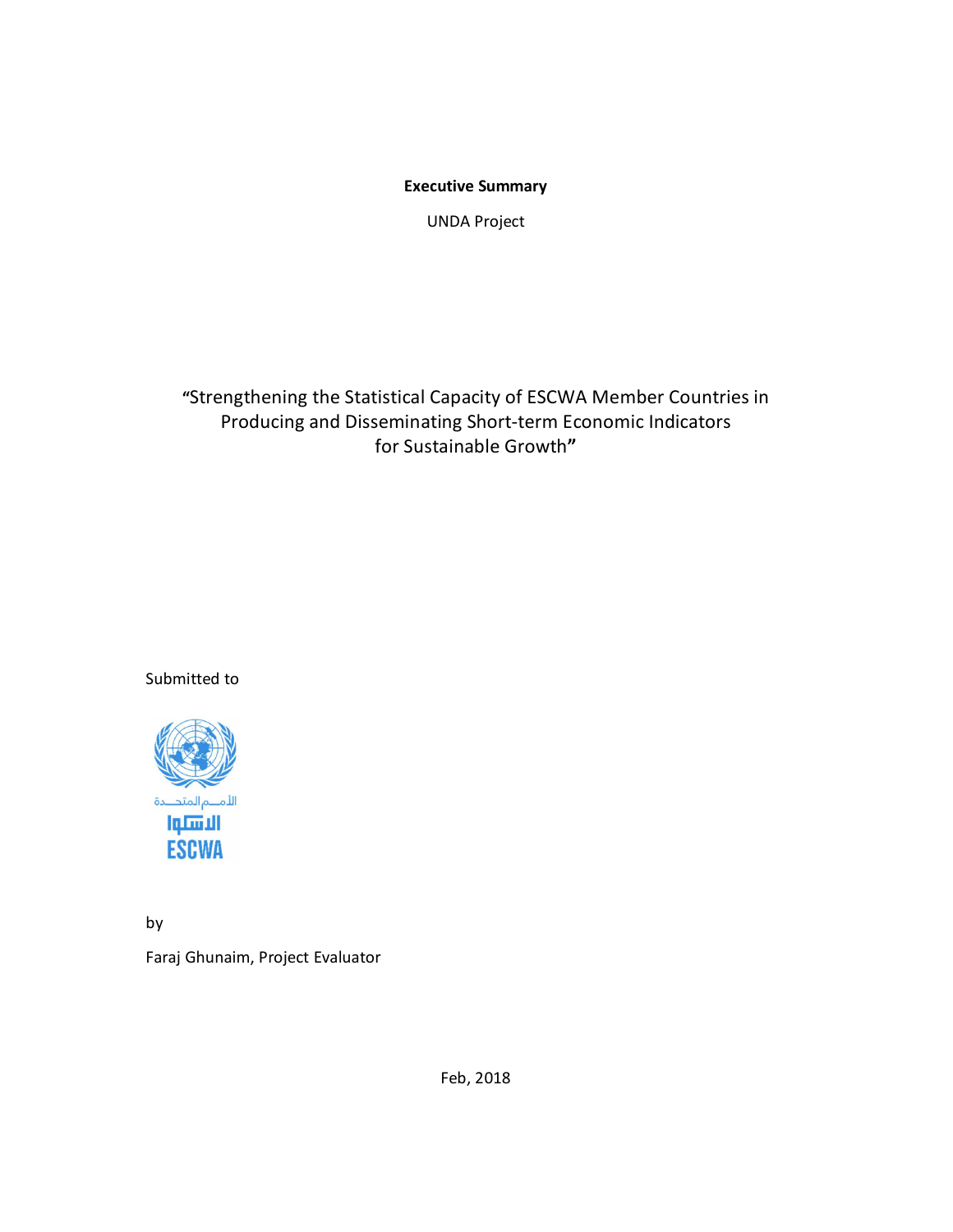| Project Title:                               | Strengthening the Statistical Capacity of ESCWA Member<br>Countries in Producing and Disseminating Short-term<br>Economic Indicators for Sustainable Growth |
|----------------------------------------------|-------------------------------------------------------------------------------------------------------------------------------------------------------------|
| Start date:                                  | 2014                                                                                                                                                        |
| End date:                                    | December 2017                                                                                                                                               |
| <b>Budget</b>                                | US\$ 518,000                                                                                                                                                |
| <b>Beneficiary Countries:</b>                | Seven focus countries: Egypt, Jordan, Lebanon, Oman,<br>Palestine, Qatar, and Tunisia.                                                                      |
| <b>Executing Entity:</b>                     | UNESCWA, in collaboration with DESA/UNSD                                                                                                                    |
| Location of the evaluation                   | Beirut, Lebanon                                                                                                                                             |
| Evaluation timeframe:                        | Dec 2017-Feb 2018                                                                                                                                           |
| Names and/or organizations<br>of evaluators  | Faraj Ghunaim<br><b>Milestone Consultants</b>                                                                                                               |
| Organization commissioning<br>the evaluation | <b>UNESCWA</b>                                                                                                                                              |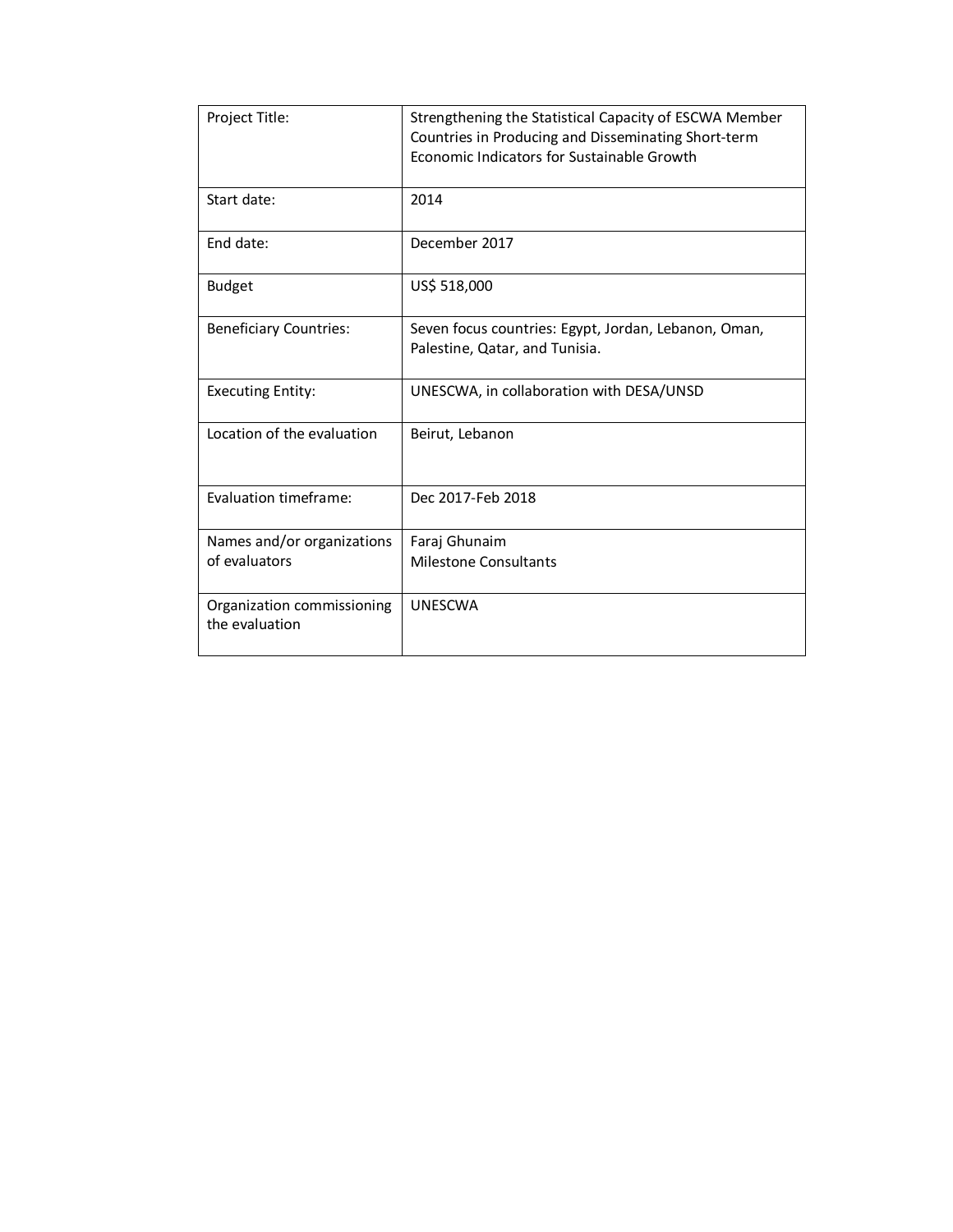# **1. Executive Summary**

#### **1.1 Overview of the evaluation**

The evaluation report assesses the overall achievement of the project objectives and intended goal. It covers the entire duration of the project from December 2014 to its completion in December 2017.

The project under evaluation aimed at strengthening the national capacities in the production, dissemination and use of short-term statistics. The project was implemented by ESCWA's Statistics Division in cooperation with UNSD/DESA from the UN system.

The project focused on three main areas: 1. Promoting the adoption of core short-term economic indicators, 2. Improving capacity of member countries to collect, produce and disseminate indicators and, 3. Increasing use of short-term economic indicators by policy makers, the business community, research institutions and other users of statistics.

## **1.2 Evaluation methodology**

The sampling strategy used by the evaluator purposively selected countries from different geographical areas with the highest involvement in the project. As a result, the sample covered the beneficiaries of four countries: Jordan, Palestine, Egypt and Qatar. In addition, the sample included ESCWA staff and international experts and partners. When selecting the interviewees, the evaluator took into consideration gender aspects to obtain a gender balanced sample: out of twenty people interviewed, eight were females.

The evaluation scheme assessed the project according to three OECD-DAC criteria: relevance, effectiveness, and sustainability.

Data were collected using different tools including:

- Desk review of all project documents and materials
- Observation of the end of project workshop 14-15 Dec 2017
- Face to face Interviews with the Palestinian and Jordanian Statistical Offices.
- Face to face Interviews with the Qatari, Egyptian and international experts and partners during Industrial Indicators workshop 11-14 Dec 2017 and the end of project workshop 14-15 Dec 2017 at ESCWA HQ, Beirut.

#### **1.3 Conclusions**

#### *Relevance*

The project is found to be fully relevant to the needs of the region as the short-term policy directions have become more critical for Arab policymakers.

#### *Effectiveness*

The project is found to be mostly effective as it managed to achieve the expected accomplishments and engaged partner countries in compiling STEIs. At the same time, there is some room to increase effectiveness.